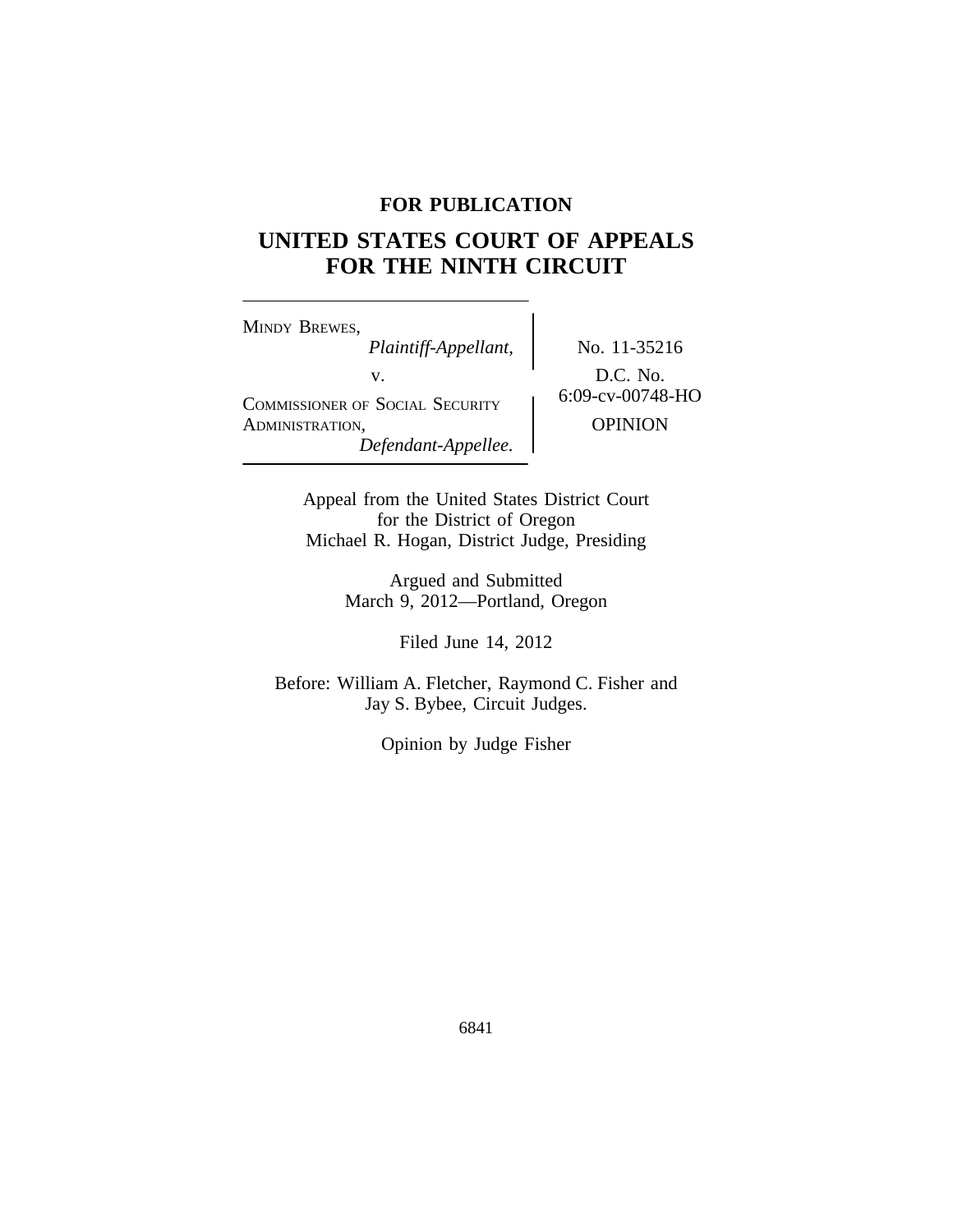# **COUNSEL**

Jeffrey H. Baird (argued), Seattle, Washington; Alan Stuart Graf (argued), Summertown, Tennessee, for the appellant.

Dwight C. Holton, United States Attorney; Kelly A. Zusman, Assistant United States Attorney; David Morado, Regional Chief Counsel, Seattle Region X; Jordan D. Goddard (argued), Assistant Regional Counsel, Seattle, Washington, for the appellee.

# **OPINION**

FISHER, Circuit Judge:

Mindy Brewes appeals an order of the district court affirming the Commissioner of Social Security's final decision denying her disability benefits under Title II of the Social Security Act. *See* 42 U.S.C. §§ 401-434. We must decide, among other things, whether the district court should have considered evidence Brewes did not submit to the Administrative Law Judge (ALJ) but submitted for the first time to the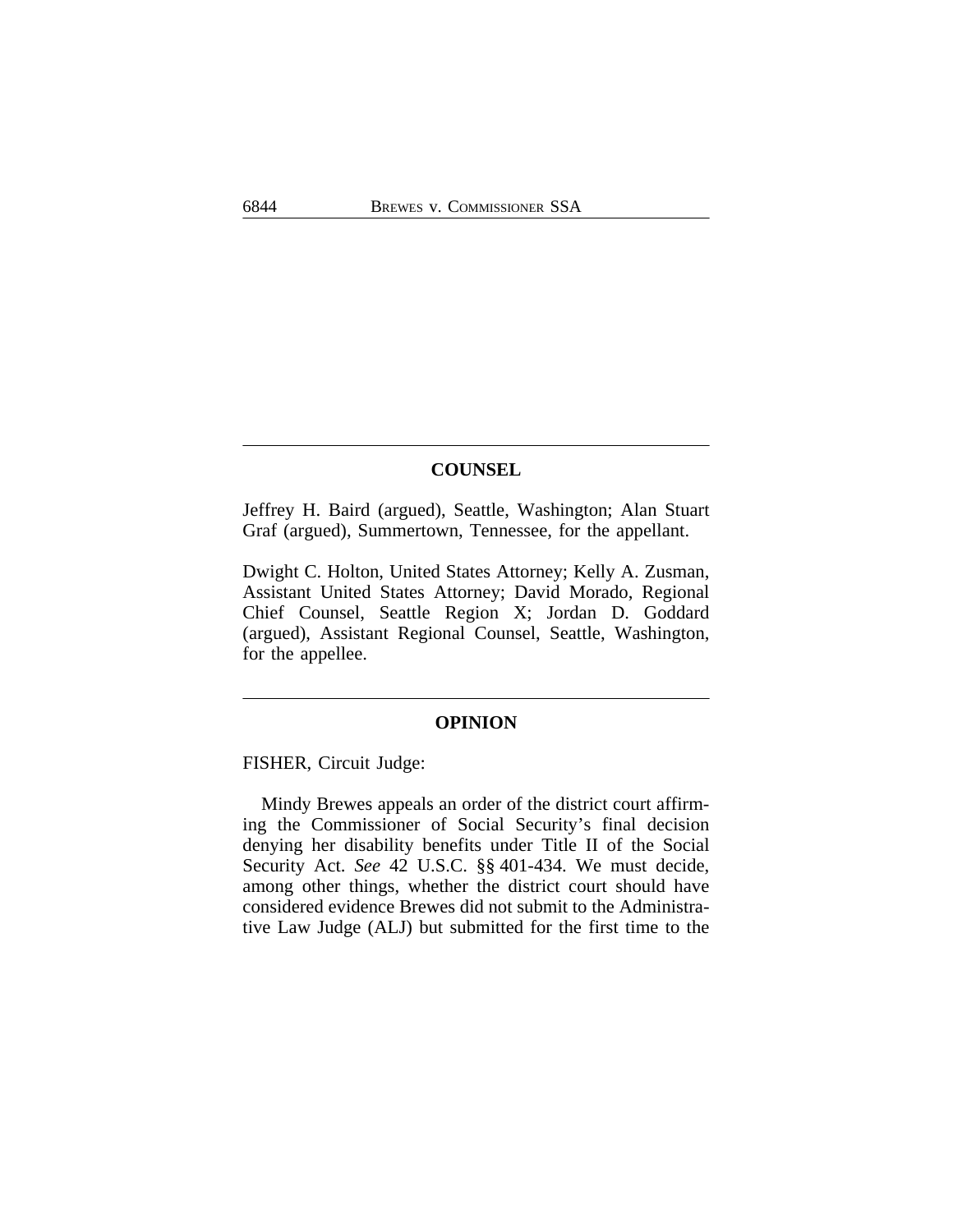Appeals Council, which accepted and considered the new evidence but declined to review the ALJ's decision.

The Commissioner contends that when the Appeals Council denies review of an ALJ's decision, evidence that was not before the ALJ is not part of the administrative record before the district court, even if that evidence was submitted to and accepted by the Appeals Council. We disagree. We hold that when a claimant submits evidence for the first time to the Appeals Council, which considers that evidence in denying review of the ALJ's decision, the new evidence is part of the administrative record, which the district court must consider in determining whether the Commissioner's decision is supported by substantial evidence. Considering the record as a whole, including the evidence Brewes submitted to the Appeals Council, we conclude that the Commissioner's decision is not supported by substantial evidence. We reverse and remand for an immediate award of benefits.

## **Background**

Brewes applied for disability benefits in June 2005. She claims that she has been disabled since February 2004 as a result of depression, bipolar disorder, anxiety and agoraphobia.**<sup>1</sup>**

The record before the ALJ catalogued Brewes' medical history from 2002 to 2007. During this period, multiple mental health specialists diagnosed Brewes with some combination of major depressive or bipolar disorder, anxiety disorder, and panic disorder with agoraphobia. In addition to her regular therapy appointments, Brewes' doctors treated her with a bat-

**<sup>1</sup>**Before the Commissioner, Brewes also claimed disability resulting from chronic back pain, and submitted medical records relating to a variety of physical ailments. After reviewing the evidence of Brewes' physical impairments, the ALJ found that Brewes' physical conditions did not limit her ability to perform basic work activities. Brewes does not contest this finding on appeal.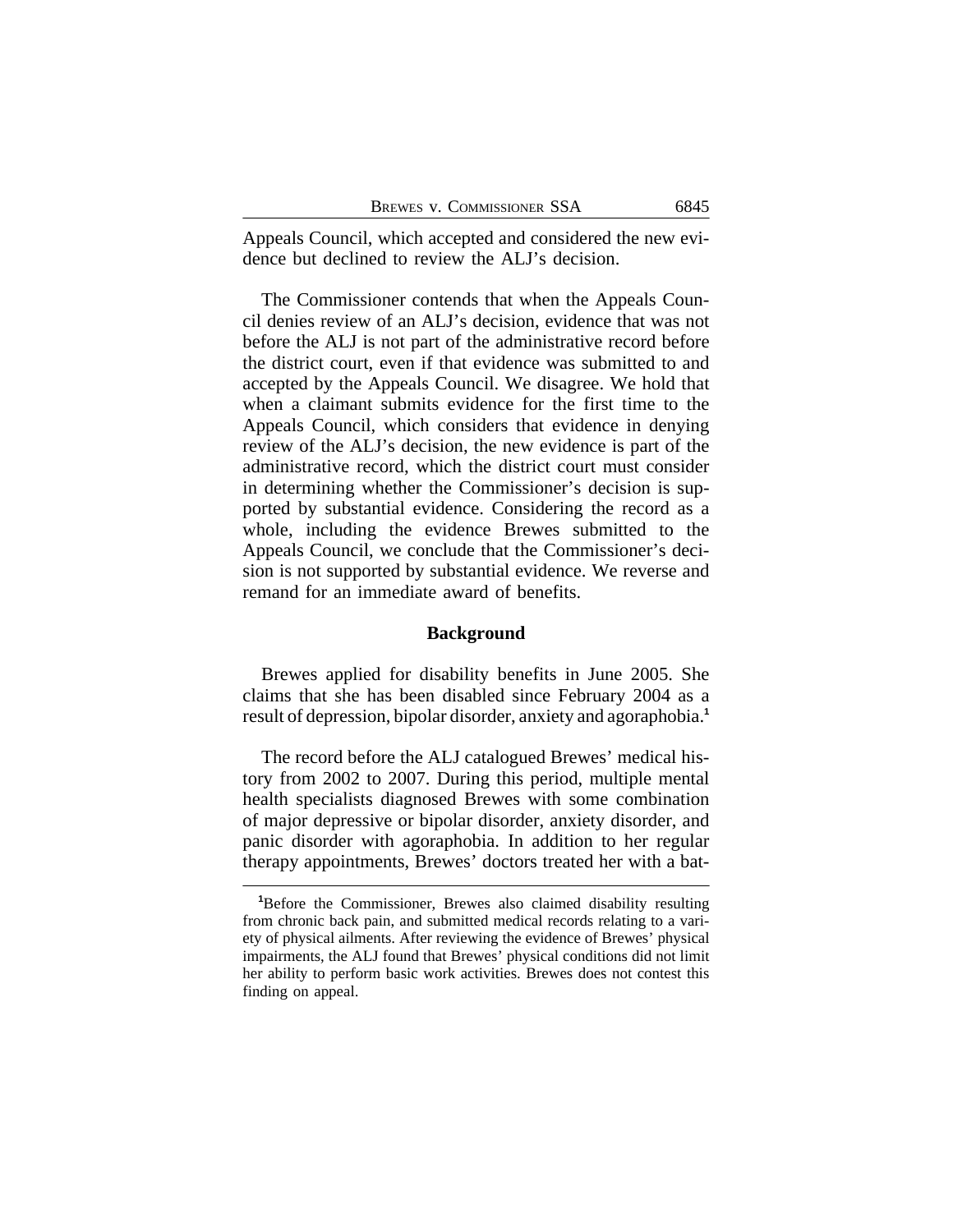tery of psychopharmacological medications. Unfortunately, these regimens were of limited success. Brewes' providers' treatment notes show that she suffered from persistent and severe symptoms that significantly curtailed her daily activities. Brewes often slept 12 hours a day, experienced frequent panic attacks, could not accomplish household chores and rarely left the house because doing so exacerbated her anxiety and panic attacks. When she did go out, she was almost always with her husband. Over the years, Brewes' doctors assigned her Global Assessment of Function (GAF) scores that ranged from a low of  $40$  — indicating major functional impairment in several areas, such as work, family relations, judgment or thinking — to a high of 60, indicating moderate difficulty in social or occupational functioning. *See Diagnostic and Statistical Manual of Mental Disorders* 34 (rev. 4th ed. 2000).**<sup>2</sup>**

Brewes' hearing testimony, in February 2007, was largely consistent with the medical record. Describing her symptoms, Brewes testified,

I have a very hard time with anxiety, constant panic attacks. When it switches from anxiety to depression, I have no will to do anything. I cry all the time. I don't even take care of myself. It's hard to even get up and just take a shower. And when I'm anxious, all I want to do is lay in a ball and try not to freak out.

Brewes explained that she relied on her husband to handle most of the household chores because she became too overwhelmed just thinking about doing them herself. Her day consisted primarily of lying in bed with the television going in the background; she also took her medication, ate and went to

<sup>&</sup>lt;sup>2</sup><sup>4</sup>A GAF score is a rough estimate of an individual's psychological, social, and occupational functioning used to reflect the individual's need for treatment." *Vargas v. Lambert*, 159 F.3d 1161, 1164 n.2 (9th Cir. 1998).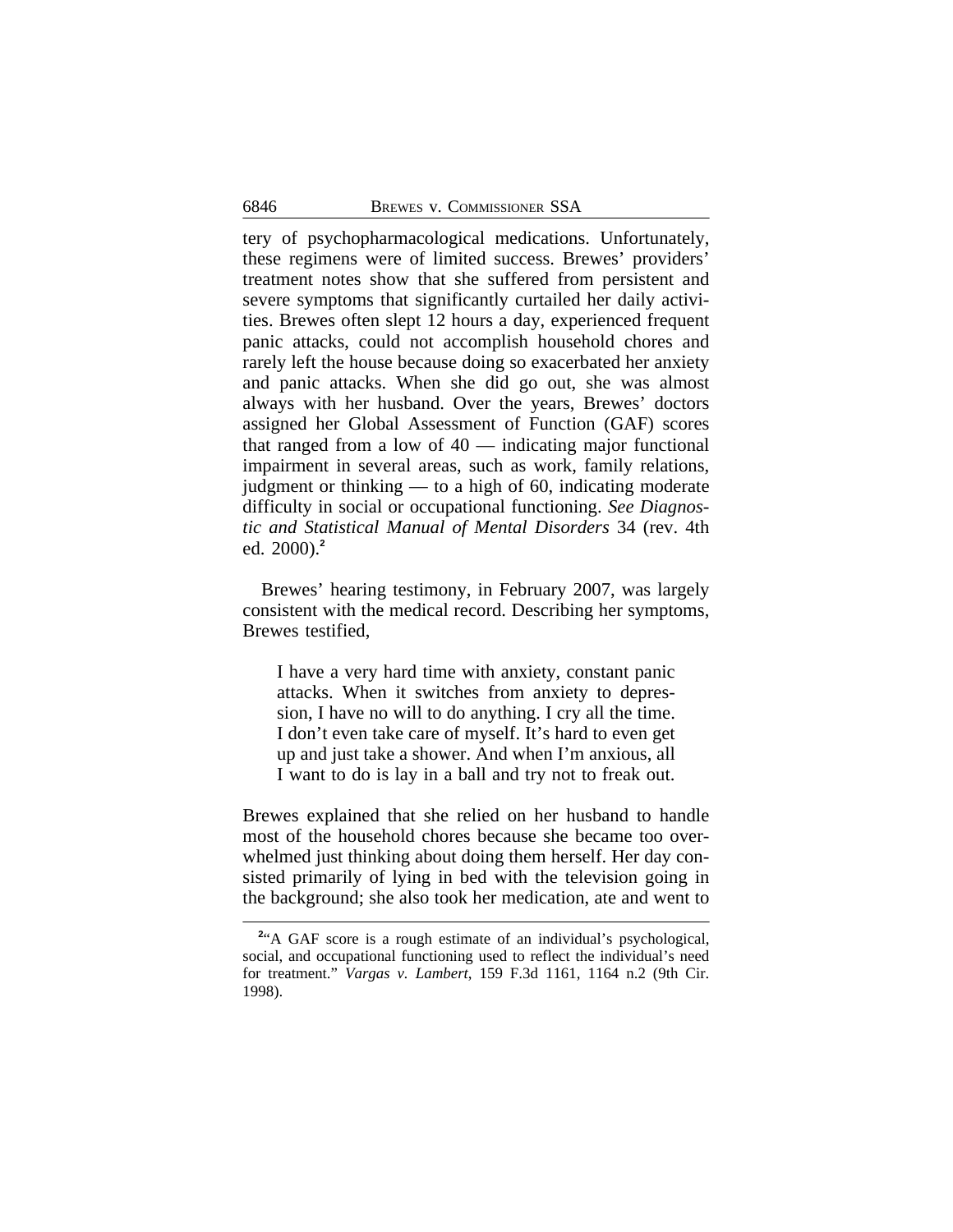doctors appointments. She testified that she rarely left the house, and almost never on her own.

The ALJ denied Brewes' application for disability benefits. He found that she suffered from major depressive disorder, panic disorder with agoraphobia, mixed personality disorder and a history of opioid dependence, all of which qualified as "severe impairments," but concluded that Brewes' statements concerning the intensity, persistence and limiting effects of her symptoms were "not entirely credible." He found that Brewes retained the residual functional capacity to perform "simple one-, two-, three-step work with limited interaction with co-workers and no public interaction." Relying on the testimony of a vocational expert, the ALJ found that such work was available in the national economy for a person of Brewes' age, education and experience. He thus concluded that Brewes was not disabled and denied her application for disability benefits.

Brewes sought Appeals Council review of the ALJ's decision. She submitted additional evidence, which the Appeals Council received and made part of the record. In April 2009, the Council denied Brewes' request for review. It noted that it "considered the additional evidence [and] found that this information [did] not provide a basis for changing the Administrative Law Judge's decision." Notice of Appeals Council Action 1-2 (Apr. 27, 2009).

Brewes appealed to the district court, which affirmed the denial of benefits. Citing a concurring opinion in an unpublished decision of this court, the district court refused to consider the additional evidence that was before the Appeals Council but not before the ALJ. Brewes timely appealed. We have jurisdiction pursuant to 42 U.S.C. § 405(g) and 28 U.S.C. § 1291.

#### **Standard of Review**

We review de novo the district court's judgment upholding the Commissioner's denial of social security benefits. *See*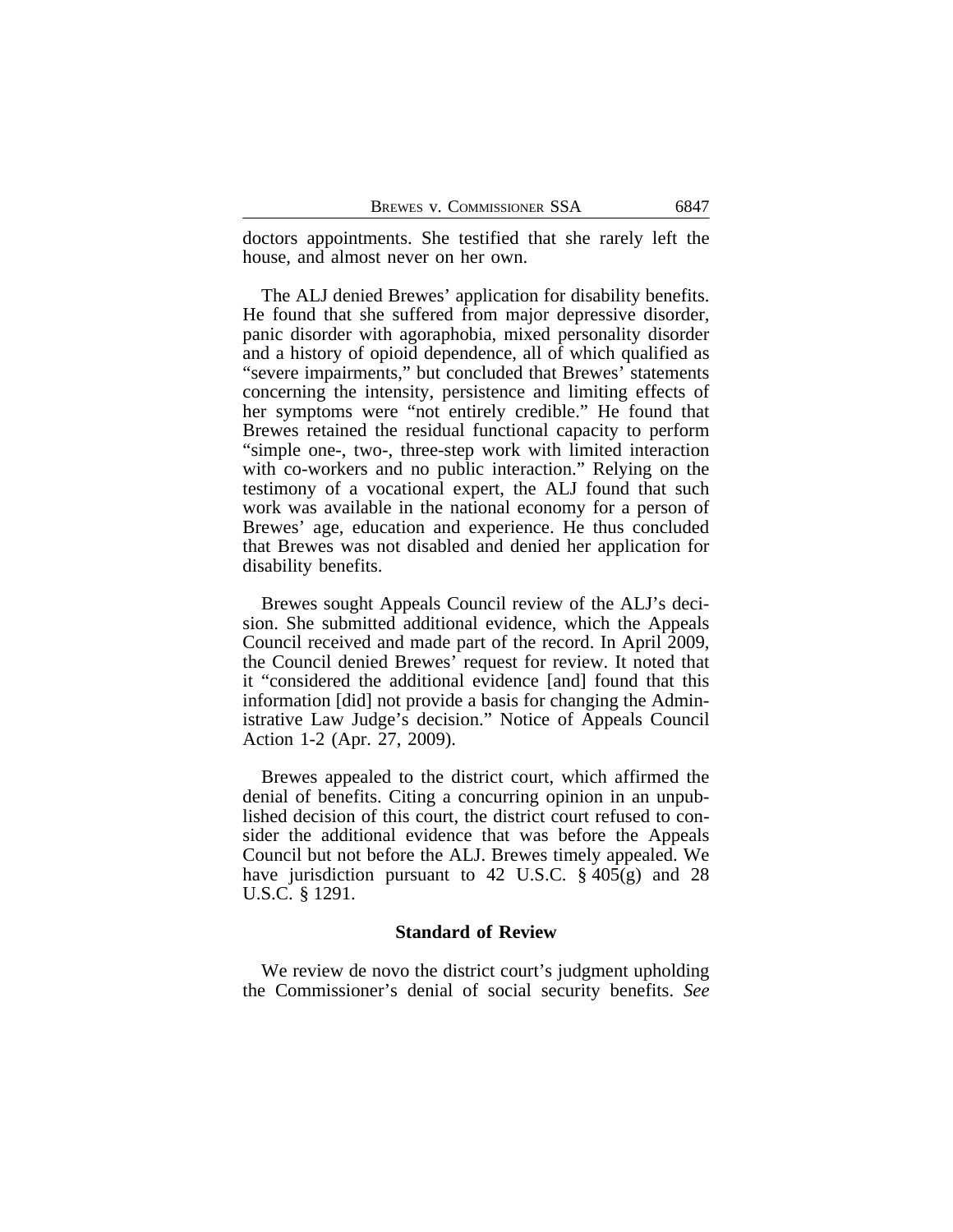*Vernoff v. Astrue*, 568 F.3d 1102, 1105 (9th Cir. 2009). We must "independently determine whether the Commissioner's decision (1) is free of legal error and (2) is supported by substantial evidence." *Smolen v. Chater*, 80 F.3d 1273, 1279 (9th Cir. 1996).

#### **Discussion**

## **I.**

To begin, we address whether the district court should have considered the evidence that Brewes submitted for the first time to the Appeals Council. Brewes contends that although this evidence was not before the ALJ, it was properly before the district court because the Appeals Council incorporated it into the administrative record and considered it in deciding not to review the ALJ's decision. The Commissioner, in contrast, argues that the new evidence is not part of the administrative record and that the district court could consider it *only if* Brewes showed (1) that the evidence was material and (2) that she had good cause for failing to raise it before the ALJ. This question has split the circuits. *See Higginbotham v. Barnhart*, 405 F.3d 332, 335-36 (5th Cir. 2005) (discussing the circuit split).

The Social Security Act provides for federal court review of final decisions of the Commissioner. In such a proceeding, "the Commissioner . . . shall file a certified copy of the transcript of the record including the evidence upon which the findings and decision complained of are based." 42 U.S.C. § 405(g). Based on "the pleadings and transcript of the record," the court hearing the case may enter "a judgment affirming, modifying, or reversing the decision of the Commissioner . . . with or without remanding the cause for a rehearing." *Id.*

**[1]** We have held that we do not have jurisdiction to review a decision of the Appeals Council denying a request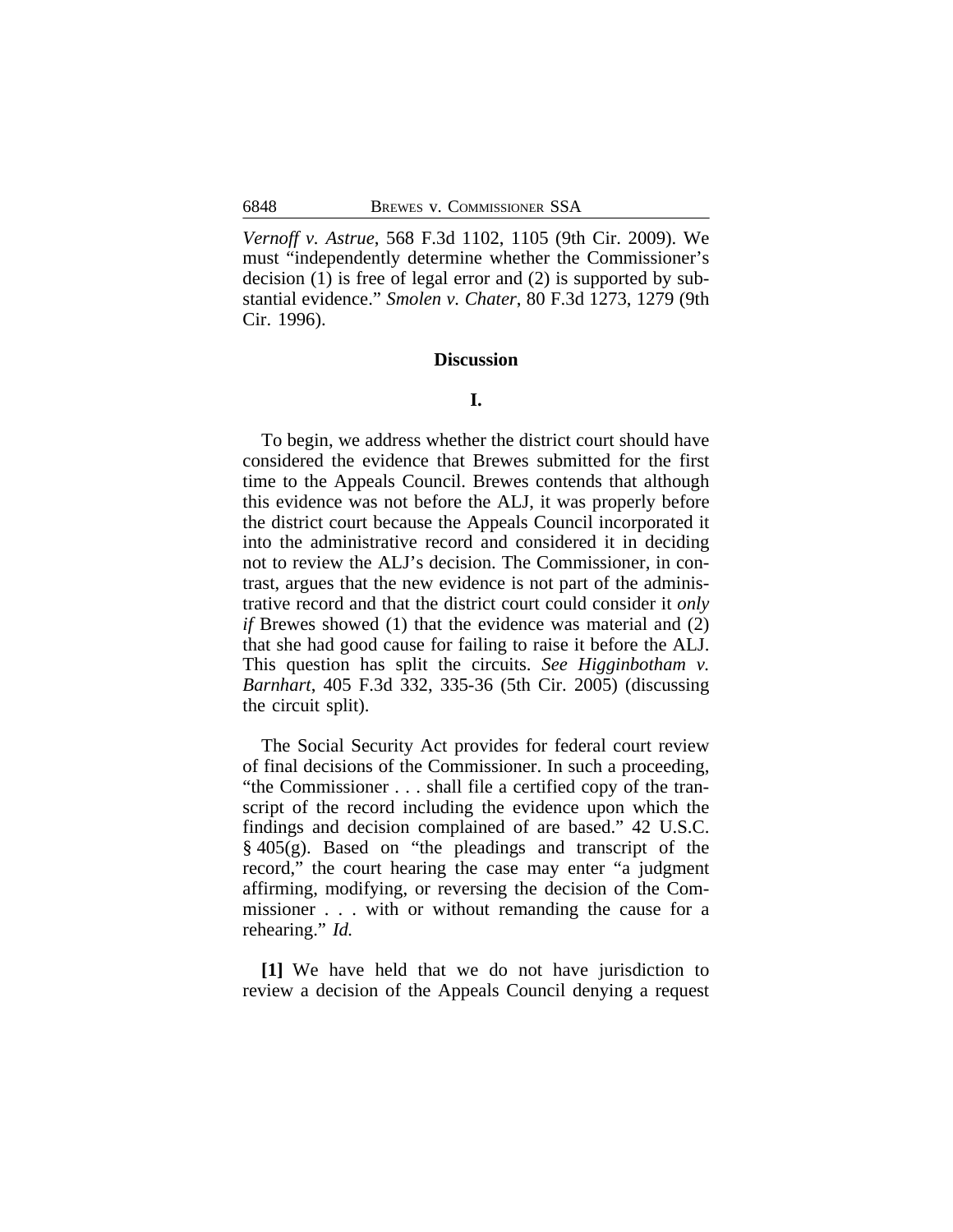BREWES V. COMMISSIONER SSA 6849

for review of an ALJ's decision, because the Appeals Council decision is a non-final agency action. *See Taylor v. Comm'r of Soc. Sec. Admin.*, 659 F.3d 1228, 1231 (9th Cir. 2011). When the Appeals Council declines review, "the ALJ's decision becomes the final decision of the Commissioner," *id.*, and the district court reviews that decision for substantial evidence, based on the record as a whole, *see Tackett v. Apfel*, 180 F.3d 1094, 1097 (9th Cir. 1999). The question, then, "is whether the 'whole' record includes . . . evidence submitted to the Appeals Council, or just . . . evidence that was before the ALJ." *O'Dell v. Shalala*, 44 F.3d 855, 858 (10th Cir. 1994).

**[2]** We are persuaded that the administrative record includes evidence submitted to and considered by the Appeals Council. The Commissioner's regulations permit claimants to submit new and material evidence to the Appeals Council and require the Council to consider that evidence in determining whether to review the ALJ's decision, so long as the evidence relates to the period on or before the ALJ's decision. *See* 20 C.F.R. § 404.970(b).<sup>3</sup> Claimants need not show "good cause" before submitting new evidence to the Appeals Council. *See id.*; *see also O'Dell*, 44 F.3d at 858. The Council will grant the request for review "if it finds that the administrative law judge's action, findings, or conclusion is contrary to the weight of the evidence *currently of record*." 20 C.F.R. § 404.970(b) (emphasis added). "Because the regulations require the Appeals Council to review the new evidence, this

**<sup>3</sup>** 20 C.F.R. § 404.970(b) provides:

If new and material evidence is submitted, the Appeals Council shall consider the additional evidence only where it relates to the period on or before the date of the administrative law judge hearing decision. The Appeals Council shall evaluate the entire record including the new and material evidence submitted if it relates to the period on or before the date of the administrative law judge hearing decision. It will then review the case if it finds that the administrative law judge's action, findings, or conclusion is contrary to the weight of the evidence currently of record.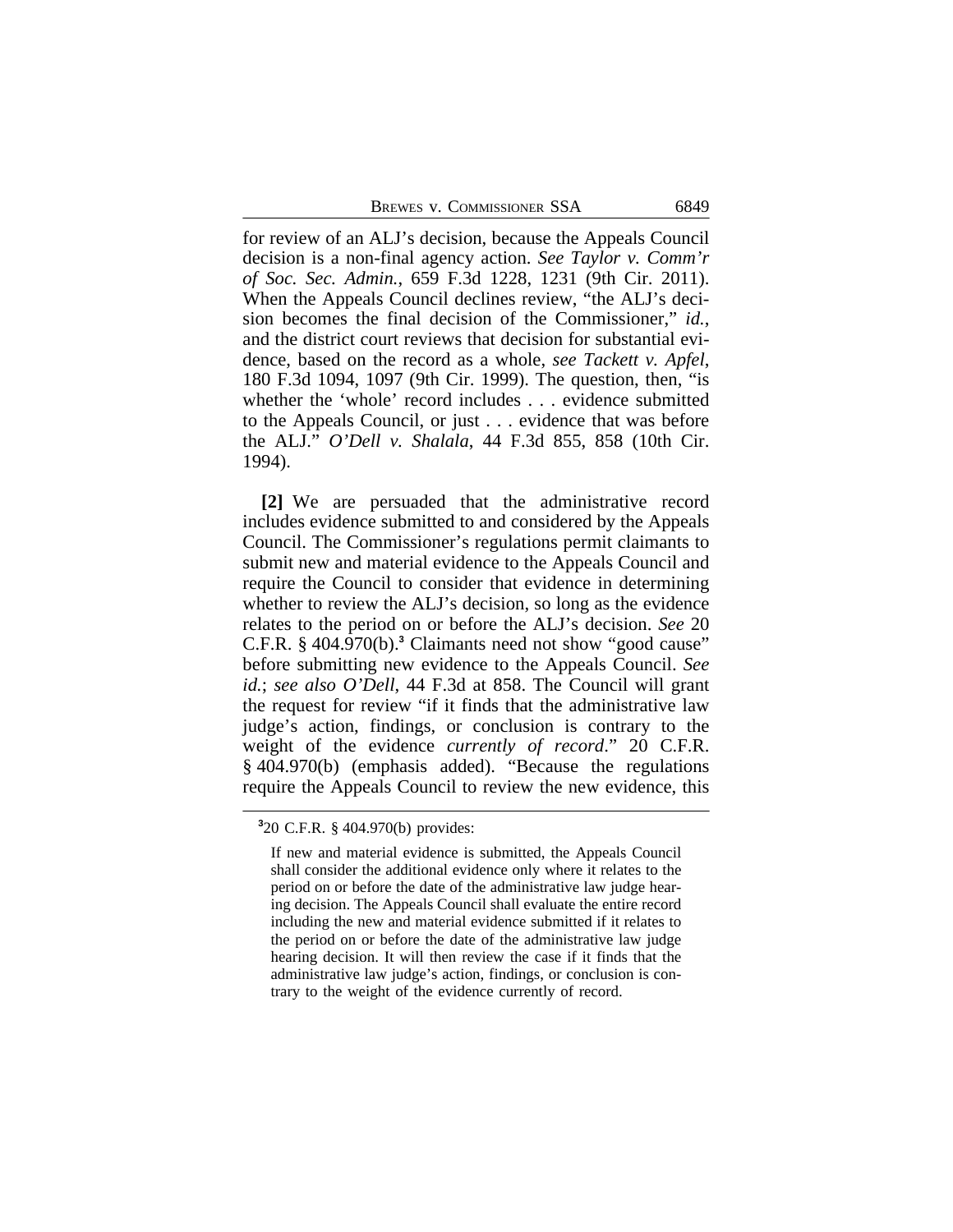new evidence must be treated as part of the administrative record." *Perez v. Chater*, 77 F.3d 41, 45 (2d Cir. 1996).

In addition, the Commissioner's decision is not final until the Appeals Council denies review or, if it accepts a case for review, issues its own findings on the merits. *See* 20 C.F.R. §§ 404.955, 404.981; *see also Bass v. Soc. Sec. Admin.*, 872 F.2d 832, 833 (9th Cir. 1989) (per curiam) (holding that there is no final decision until the Appeals Council either grants or denies review); *Perez*, 77 F.3d at 44 (same); *O'Dell*, 44 F.3d at 859 (same). Thus, as a practical matter, the final decision of the Commissioner includes the Appeals Council's denial of review, and the additional evidence considered by that body is "evidence upon which the findings and decision complained of are based." 42 U.S.C. § 405(g); *see also Higginbotham*, 405 F.3d at 337 ("It follows that the record before the Appeals Council constitutes part of the record upon which the final decision is based.").

**[3]** This conclusion is consistent with our own case law. In *Ramirez v. Shalala*, 8 F.3d 1449, 1451-52 (9th Cir. 1993), we concluded that it was appropriate to consider both the ALJ's decision and additional evidence submitted to the Appeals Council. We noted that although the Council declined to review the ALJ's decision, "it reached this ruling after considering the case on the merits; examining the entire record, including the additional material; and concluding that the ALJ's decision was proper and that the additional material failed to 'provide a basis for changing the hearing decision.' " *Id.* at 1452. The same is true here. *See* Notice of Appeals Council Action 1-2 (Apr. 27, 2009) ("[W]e considered the additional evidence [and] found that this information does not provide a basis for changing the Administrative Law Judge's decision."). Following *Ramirez*, we have routinely considered evidence submitted for the first time to the Appeals Council to determine whether, in light of the record as a whole, the ALJ's decision was supported by substantial evidence. *See*, *e.g.*, *Lingenfelter v. Astrue*, 504 F.3d 1028, 1030 n.2 (9th Cir.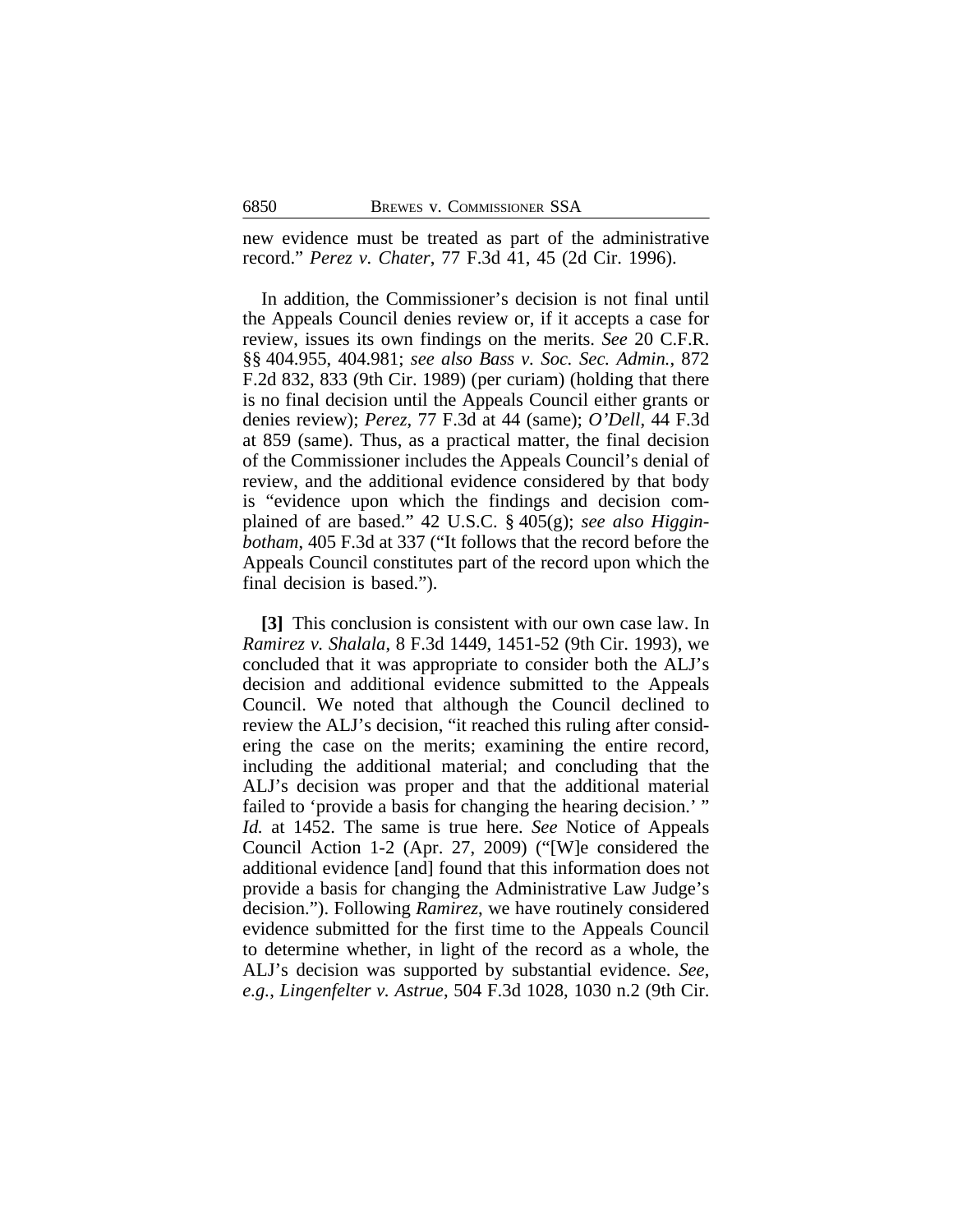2007) (noting that when the Appeals Council considers new evidence in denying a claimant's request for review, the reviewing court considers both the ALJ's decision and the additional evidence submitted to the Council); *Harman v. Apfel*, 211 F.3d 1172, 1180 (9th Cir. 2000) ("We properly may consider the additional materials because the Appeals Council addressed them in the context of denying Appellant's request for review.").

**[4]** The Commissioner urges that these decisions are not binding precedent as to this issue because whether the additional evidence was properly before the court was not litigated in these cases. He maintains that we simply assumed that the additional evidence was properly before us. Because we agree with *Ramirez*'s approach, which has been followed consistently in the published opinions of this circuit, we need not determine the precedential force of these prior decisions. Even assuming the Commissioner is correct that they are not binding, we expressly adopt the approach set forth in *Ramirez*.

**[5]** Accordingly, we hold that when the Appeals Council considers new evidence in deciding whether to review a decision of the ALJ, that evidence becomes part of the administrative record, which the district court must consider when reviewing the Commissioner's final decision for substantial evidence. *See Tackett*, 180 F.3d at 1097-98 (holding that a court reviewing the Commissioner's decision must consider the record as a whole). The district court erred when it refused to consider the new evidence that Brewes submitted to the Appeals Council and that the Council considered in denying Brewes' request for review.

### **II.**

**[6]** Here, when we consider the record as a whole, including Brewes' additional evidence, we conclude that the ALJ erred in denying benefits. The ALJ's disability determination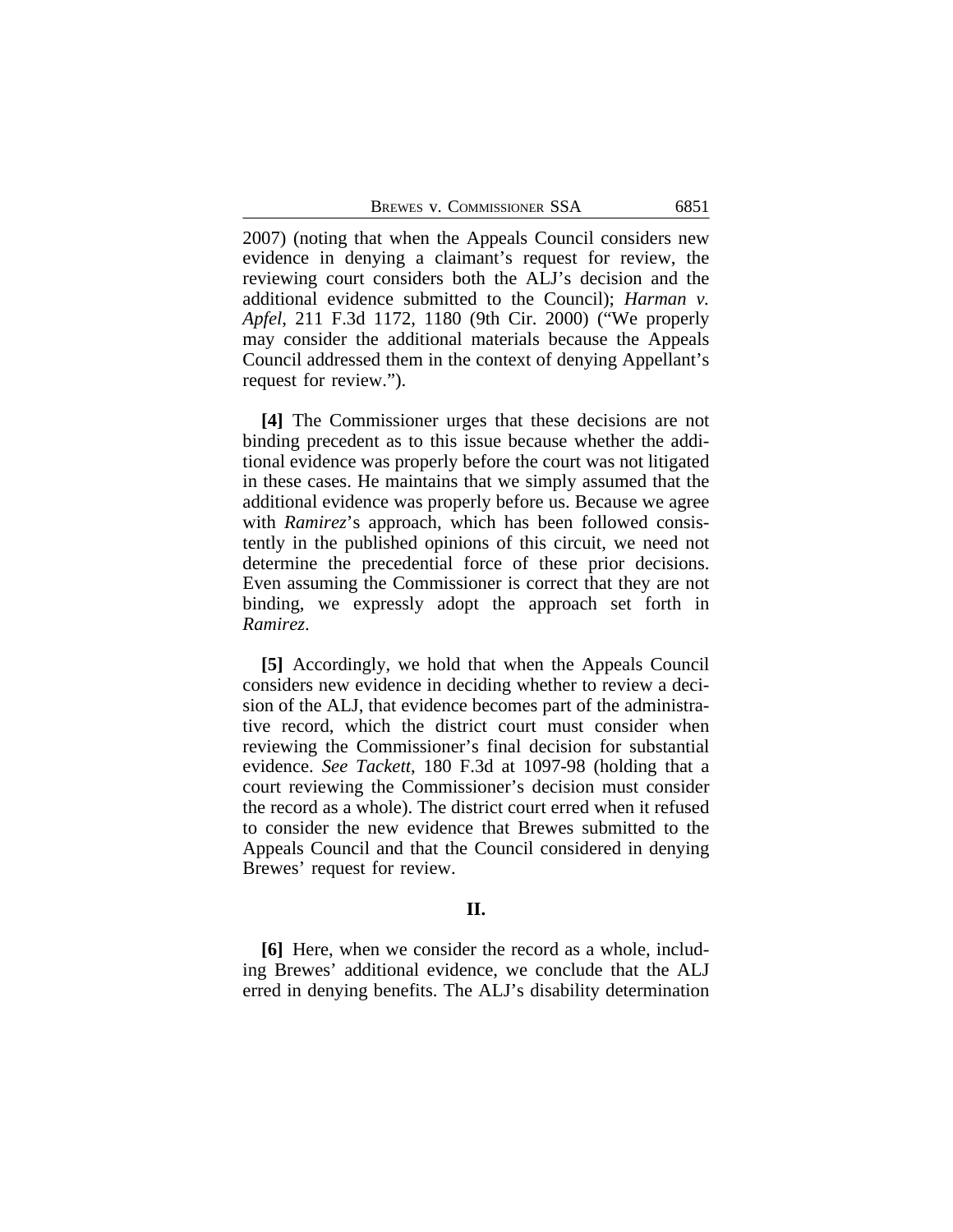expressly relied on the testimony of the vocational expert, who testified that an individual of Brewes' age, educational background, past work experience and residual functional capacity could be a photocopying machine operator, laundry worker or janitor. Relying on this testimony, the ALJ concluded that Brewes could perform work that existed in significant numbers in the national economy and therefore she was not disabled. The vocational expert also testified, however, that if a person with Brewes' characteristics were to miss two or more days of work per month, either because she was unable to come to work or because she was unable to be productive at work, she would be unemployable.

**[7]** The additional evidence Brewes submitted to the Appeals Council was directly responsive to the vocational expert's testimony. In a joint letter, Brewes' treating psychologist, Karen Dimalanta, and her mental health nurse practitioner, Carol Stampfer, opined that "it is likely [Brewes] would miss quite a few days a month from even a simple job, as she would not be able to leave home to go to work and if she did make it to work her concentration and attention would be poor due to her symptoms." They explained Brewes' diagnoses, including bipolar disorder. They identified her many medications and reported that despite Brewes' "compliance with medications and therapy, her symptoms have decreased minimally and impair her daily activities, relationships, and ability to work." Dimalanta and Stampfer reported, based on their review of Brewes' medical records, that her symptoms had been consistent for about a decade, and they found no evidence of malingering or exaggeration.

The Commissioner argues that the Dimalanta/Stampfer letter is not material because it is inconsistent with Dimalanta's treatment notes. First, we do not agree with the Commissioner's contention that Brewes must show that the letter meets § 405(g)'s materiality standard. Section 405(g) materiality is not at issue here because that standard applies only to new evidence that is not part of the administrative record and is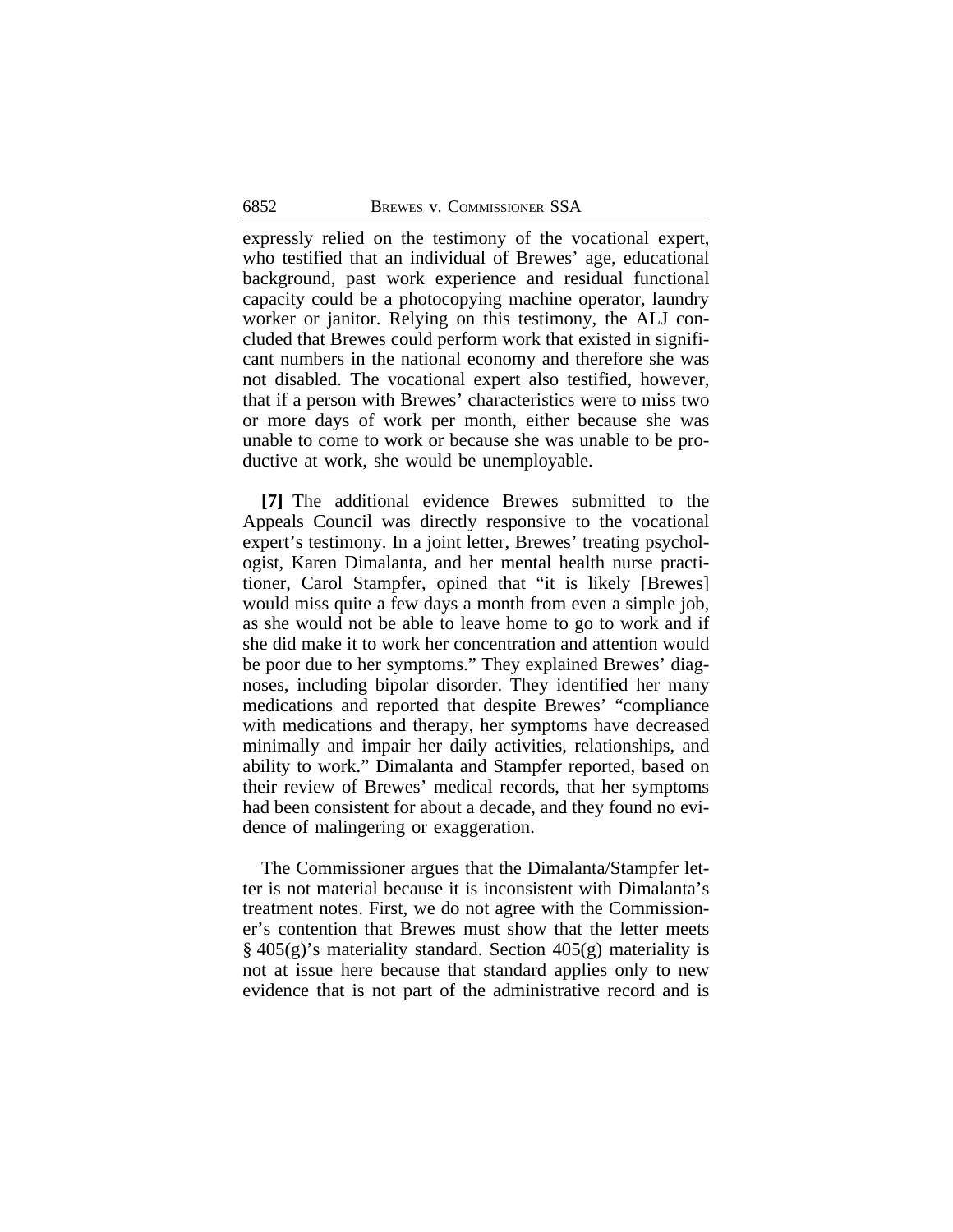presented in the first instance to the district court. *See* 42 U.S.C.  $\S 405(g)$  ("The [district] court may ... at any time order additional evidence to be taken before the Commissioner, . . . but only upon a showing that there is new evidence which is material and that there is good cause for the failure to incorporate such evidence into the record in a prior proceeding."). As discussed above, evidence submitted to and considered by the Appeals Council is not new but rather is part of the administrative record properly before the district court. Here, the Appeals Council accepted Brewes' proffered new evidence and made it part of the record, apparently concluding that it was material within the meaning of 20 C.F.R. § 404.970(b). *See supra* note 3. The Commissioner does not contend that the Council erred by considering this additional evidence.

Second, we see no inconsistency between the Dimalanta/Stampfer letter and Dimalanta's treatment notes. In the letter, Dimalanta and Stampfer noted that Brewes' symptoms were sometimes so severe that she was unable to attend therapy sessions but that she was "compliant with treatment" and "participated in her treatment on a consistent basis." Although the Commissioner highlights a September 2006 treatment note in which Dimalanta reported that Brewes had "not followed through on recommendations for the most part," subsequent notes reflect Brewes' engagement with her treatment and her efforts to use the coping skills and make the behavioral changes that Dimalanta suggested. Furthermore, difficulty following through on treatment recommendations is entirely consistent with Brewes' impairments. As Dimalanta noted in November 2006, Brewes "has some very difficult cognitive distortions to overcome [and] is emotionally paralyzed in regard to making progress due to the enourmous [sic] questions that she is unable to answer." The Commissioner's proffered inconsistencies are simply not inconsistent.

**[8]** In sum, the vocational expert testified before the ALJ that the three kinds of jobs for which Brewes was qualified